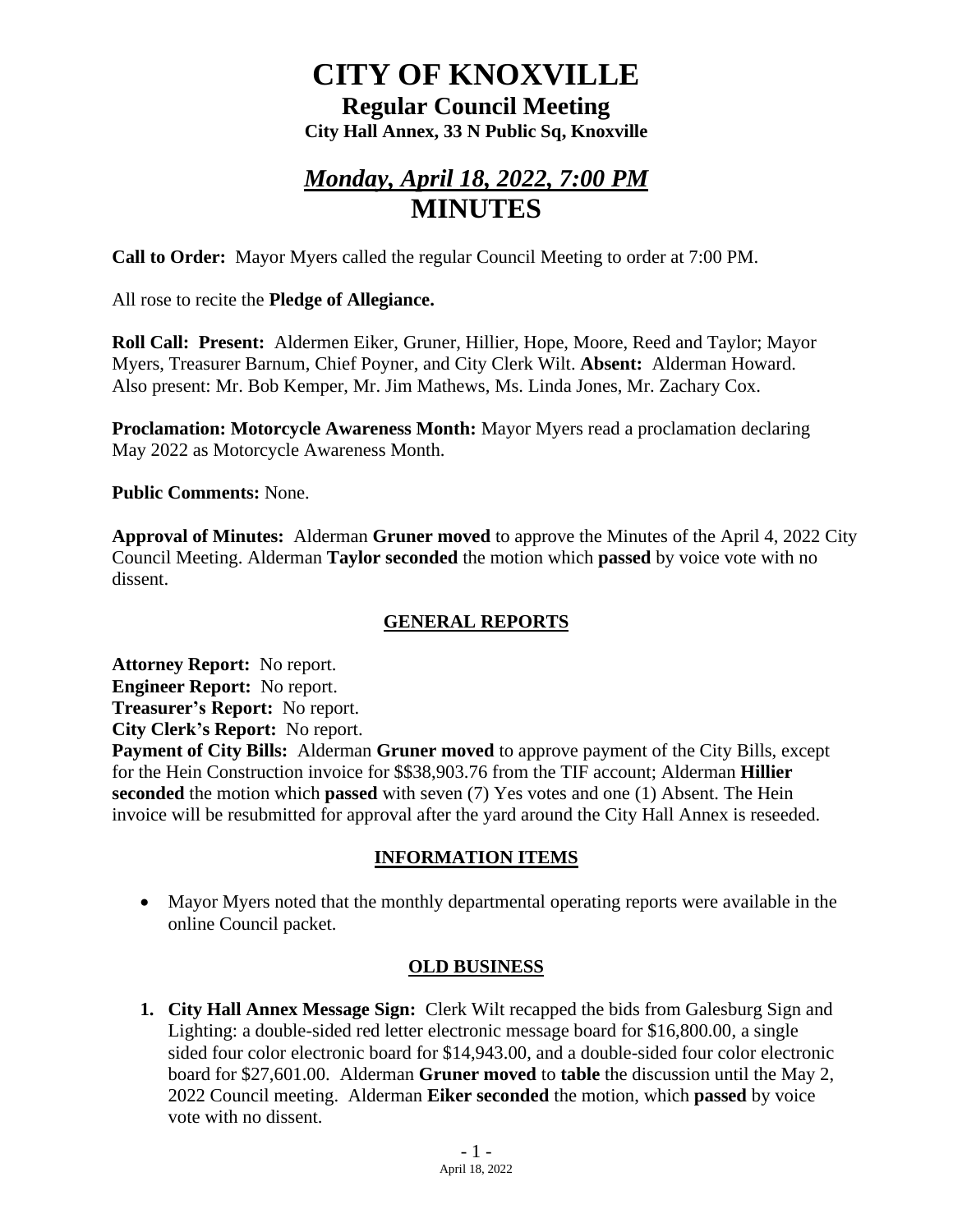# **CITY OF KNOXVILLE**

**Regular Council Meeting City Hall Annex, 33 N Public Sq, Knoxville**

#### **NEW BUSINESS**

- **1. Resolution 2022-35 Hire Part Time Police Officer Zachary Cox:** Alderman **Hillier moved** to approve Resolution 2022-35 to hire Zachary Cox as a part time Police Officer at \$17.50 per hour. Alderman **Gruner seconded** the motion, which **passed** with seven (7) Yes votes and one (1) Absent. Mr. Cox is already certified for police work.
- **2. Resolution 2022-36 Hire Part Time Grounds Maintenance Worker Robert Kimble:** Alderman **Hillier moved** to approve Resolution 2022-36 to hire Robert Kimble as a part time Grounds Maintenance Worker at \$12.00 per hour. Alderman **Gruner seconded** the motion, which **passed** with seven (7) Yes votes and one (1) Absent.
- **3. Resolution 2022-37 Hire Part Time Grounds Maintenance Worker Nolan Harms:** Alderman **Hillier moved** to approve Resolution 2022-37 to hire Robert Kimble as a part time Grounds Maintenance Worker at \$12.00 per hour. Alderman **Gruner seconded** the motion, which **passed** with seven (7) Yes votes and one (1) Absent.
- **4. Resolution 2022-38 Hire Part Time Grounds Maintenance Worker Justin Zimmerman:** Alderman **Hillier moved** to approve Resolution 2022-38 to hire Justin Zimmerman as part time Grounds Maintenance Worker at \$12.00 per hour. Alderman **Eiker seconded** the motion, which **passed** with seven (7) Yes votes and one (1) Absent.

#### **Mayor's Report:**

- First Ward Alderman Mike Howard has resigned his seat, effective immediately. Alderman Moore will take over the Police Committee for Alderman Howard. No replacement for the Administrative Committee has been named yet.
- Archive Social provides social media archiving software for \$249.00 per month. This item will be placed on the May 2, 2022 Council meeting agenda.
- Henderson Road resurfacing by IDOT will begin on May 2, 2022.
- A work session to discuss 2022-2023 Appropriations will be held at 6:00 PM on Monday, June 6, prior to the regular Council meeting.
- Keystone Solar will be installing the wastewater treatment solar panels solely on City property, as the contract with a nearby landowner fell through.
- Citywide clean-up is happening this week on residents' regular trash days. A set of rules addressing volume of materials allowed to be placed on the curb will need to be put into place before the 2023 clean-up.
- A part time summer sanitation worker is still needed so that Sanitation Worker Marty Sterr can continue painting City buildings.
- The next regularly scheduled Council meeting will be held on Monday, May 2, 2022 at 7:00 pm.

#### **Committee Reports**